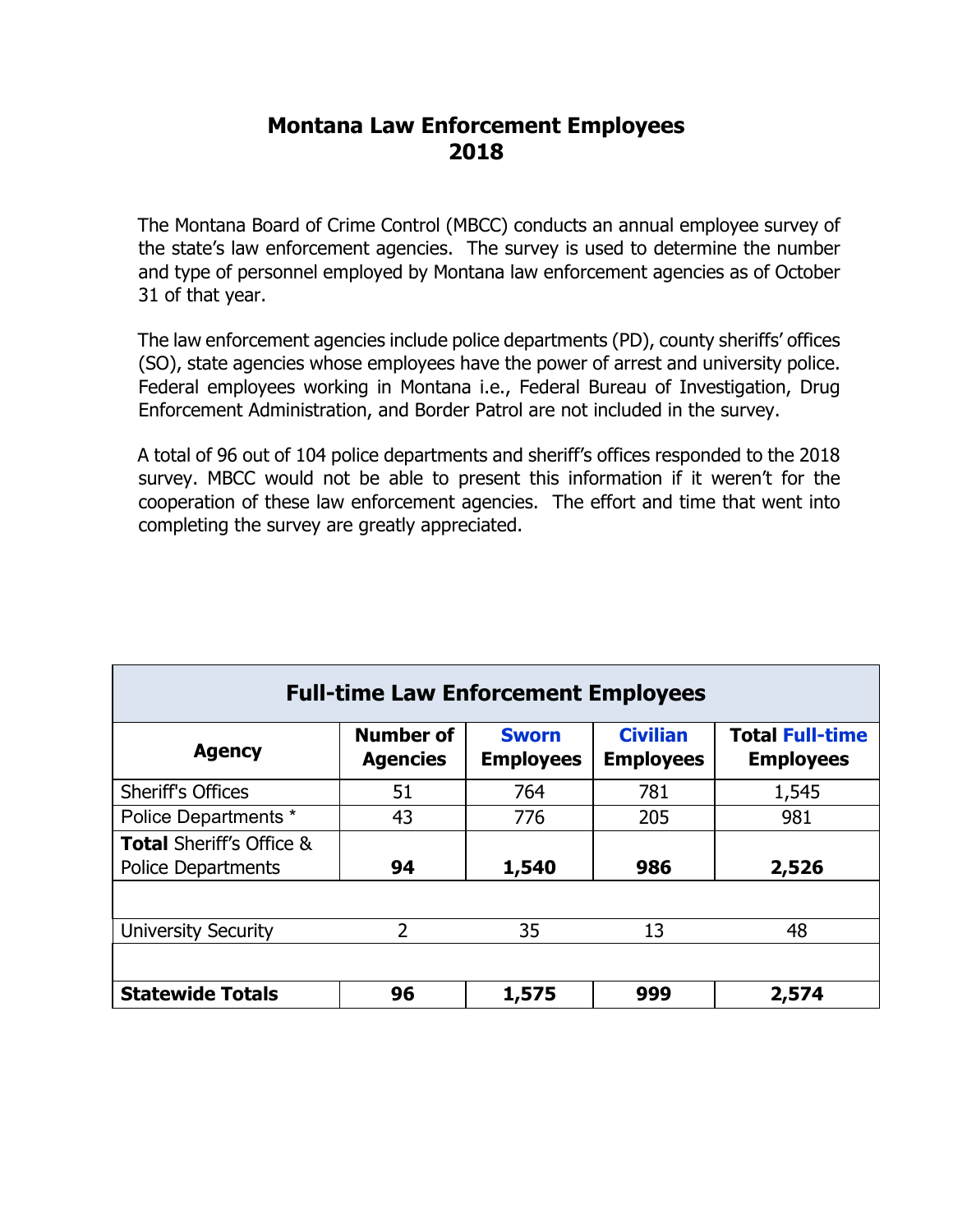| <b>Agency</b>          | <b>Population</b> | <b>Total Full-time</b><br><b>Male Sworn</b> | <b>Total Full-time</b><br><b>Female Sworn</b> | <b>Total</b><br><b>Fulltime</b><br><b>Sworn</b> | <b>Full-time Sworn</b><br>Officers per 1,000 |
|------------------------|-------------------|---------------------------------------------|-----------------------------------------------|-------------------------------------------------|----------------------------------------------|
|                        |                   | <b>Population Over 50,000</b>               |                                               |                                                 |                                              |
| Flathead               | 64,679            | 52                                          | 4                                             | 56                                              | 0.87                                         |
| <b>Totals 1 Agency</b> | 64,679            | 52                                          | 4                                             | 56                                              | 0.87                                         |
|                        |                   | Population 25,000 - 50,000                  |                                               |                                                 |                                              |
| Gallatin               | 50,988            | 53                                          | 5                                             | 58                                              | 1.14                                         |
| Missoula               | 44,631            | 52                                          | 2                                             | 54                                              | 1.21                                         |

#### **Sheriff's Office FULL-TIME OFFICERS per 1,000**

| Silver Bow               | 34,745  | 47                         | 4  | 51  | 1.47 |
|--------------------------|---------|----------------------------|----|-----|------|
| Lewis & Clark            | 34,596  | 46                         |    | 48  | 1.39 |
| <b>Totals 6 Agencies</b> | 244,923 | 283                        | 17 | 300 | 1.22 |
|                          |         | Population 10,000 - 24,999 |    |     |      |
| Cascade                  | 23,055  | 34                         |    | 36  | 1.56 |
| Lake                     | 22,693  | 19                         |    | 21  | 0.93 |
|                          |         |                            |    |     |      |

Yellowstone 43,765 51 3 54 1.23 Ravalli 36,198 34 1 35 0.97

| <b>Totals 6 Agencies</b> | 96,636 | 109 | 8 | 117 | 1.21 |
|--------------------------|--------|-----|---|-----|------|
| Glacier                  | 10,694 | 11  |   | 13  | 1.22 |
| <b>Jefferson</b>         | 11,992 | 12  |   | 13  | 1.08 |
| <b>Big Horn</b>          | 13,460 | 15  |   | 16  | 1.19 |
| Lincoln                  | 14,742 | 18  | 0 | 18  | 1.22 |
| Lake                     | 22,693 | 19  |   | 21  | 0.93 |
| Cascade                  | 23,055 | 34  |   | 36  | 1.56 |
|                          |        |     |   |     |      |

### **Population 5,000 - 9,999**

|            |       |                  | . .     |        |      |
|------------|-------|------------------|---------|--------|------|
| Deer Lodge | 9,103 | 22               | 0       | 22     | 2.42 |
| Park       | 8,897 | $\boldsymbol{0}$ | $\perp$ | 1      | 0.11 |
| Sanders    | 8,736 | 14               | 1       | 15     | 1.37 |
| Roosevelt  | 8,442 | 11               |         | 12     | 1.78 |
| Stillwater | 7,439 | 11               | 0       | 11     | 1.34 |
| Madison    | 7,331 | $10\,$           | 0       | $10\,$ | 1.50 |
| Carbon     | 7,282 | 11               | 0       | 11     | 1.51 |
| Rosebud    | 6,947 | 12               |         | 13     | 1.87 |
| Hill       | 6,729 | $10\,$           |         | 11     | 1.63 |
| Teton      | 6,102 | 10               | 0       | $10\,$ | 1.64 |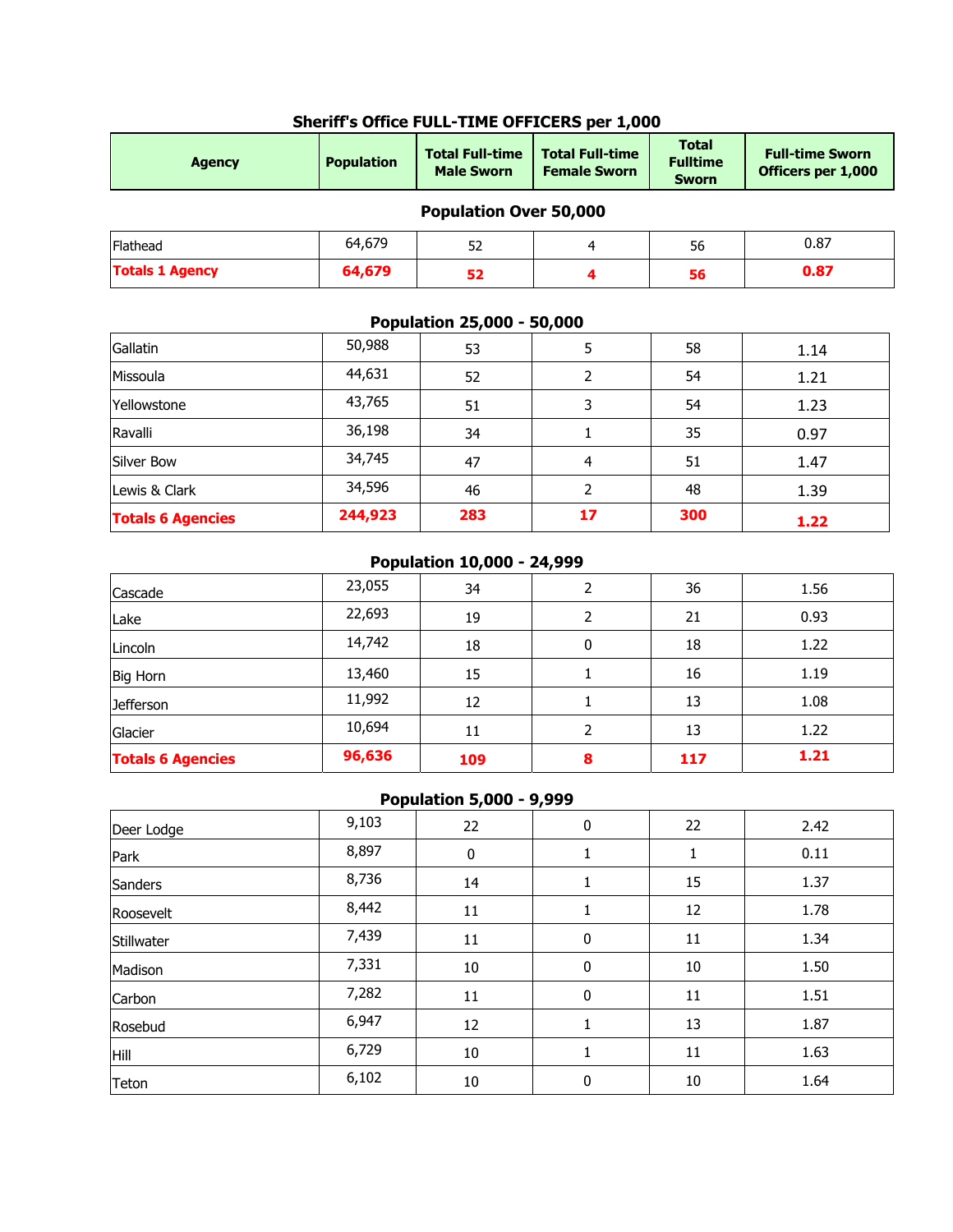| Broadwater                | 5,995  | 9   | 10  | 1.67 |
|---------------------------|--------|-----|-----|------|
| <b>Blaine</b>             | 5,499  | 9   | 10  | 1.09 |
| Fergus                    | 5,380  | b   | ь   | 1.86 |
| Beaverhead                | 5,204  |     |     | 0.96 |
| <b>Totals 14 Agencies</b> | 99,086 | 140 | 147 | 1.48 |

| <b>Population Under 5,000</b>   |         |                         |                |                  |      |  |  |  |
|---------------------------------|---------|-------------------------|----------------|------------------|------|--|--|--|
| Toole                           | 4,837   | 12                      | $\mathbf{1}$   | 13               | 2.69 |  |  |  |
| Musselshell                     | 4,664   | $\overline{7}$          | $\mathbf{1}$   | $\,8\,$          | 1.72 |  |  |  |
| Chouteau                        | 4,323   | 9                       | $\pmb{0}$      | 9                | 2.08 |  |  |  |
| Mineral                         | 4,271   | $\, 8$                  | $\pmb{0}$      | $\,8\,$          | 1.40 |  |  |  |
| Valley                          | 4,135   | $\boldsymbol{6}$        | $\pmb{0}$      | $\boldsymbol{6}$ | 1.93 |  |  |  |
| Phillips                        | 4,110   | $\overline{7}$          | $\pmb{0}$      | $\overline{7}$   | 1.70 |  |  |  |
| Richland                        | 3,881   | 10                      | $\pmb{0}$      | 10               | 2.58 |  |  |  |
| Powell                          | 3,880   | $\boldsymbol{6}$        | $\mathbf 1$    | $\overline{7}$   | 1.80 |  |  |  |
| Dawson                          | 3,842   | $\overline{7}$          | $\pmb{0}$      | $\overline{7}$   | 1.82 |  |  |  |
| <b>Sweet Grass</b>              | 3,711   | 5                       | $\mathbf 1$    | $\boldsymbol{6}$ | 1.89 |  |  |  |
| Sheridan                        | 3,494   | $\overline{7}$          | $\pmb{0}$      | $\overline{7}$   | 1.72 |  |  |  |
| Pondera                         | 3,465   | $\boldsymbol{6}$        | $\pmb{0}$      | $\boldsymbol{6}$ | 1.73 |  |  |  |
| Granite                         | 3,409   | $\boldsymbol{6}$        | $\pmb{0}$      | $\boldsymbol{6}$ | 1.76 |  |  |  |
| Custer                          | 3,259   | $\boldsymbol{6}$        | $\mathbf 1$    | $\overline{7}$   | 2.15 |  |  |  |
| Wheatland                       | 2,143   | $\boldsymbol{6}$        | $\pmb{0}$      | $\boldsymbol{6}$ | 2.80 |  |  |  |
| Judith Basin                    | 1,951   | 5                       | $\pmb{0}$      | 5                | 2.56 |  |  |  |
| Meagher                         | 1,852   | 3                       | $\pmb{0}$      | 3                | 1.62 |  |  |  |
| Powder River                    | 1,758   | $\overline{4}$          | $\pmb{0}$      | $\overline{4}$   | 2.28 |  |  |  |
| McCone                          | 1,718   | $\overline{\mathbf{4}}$ | $\pmb{0}$      | $\overline{4}$   | 2.33 |  |  |  |
| Garfield                        | 1,311   | $\overline{2}$          | $\mathbf{1}$   | 3                | 2.29 |  |  |  |
| Carter                          | 1,234   | 3                       | $\pmb{0}$      | 3                | 2.43 |  |  |  |
| Prairie                         | 1,102   | 3                       | $\pmb{0}$      | 3                | 2.72 |  |  |  |
| Fallon                          | 1,075   | $\overline{4}$          | $\pmb{0}$      | $\overline{4}$   | 3.72 |  |  |  |
| Golden Valley                   | 816     | $\overline{2}$          | $\pmb{0}$      | $\overline{2}$   | 2.45 |  |  |  |
| <b>Totals 24 Agencies</b>       | 70,241  | 138                     | $6\phantom{a}$ | 144              | 2.05 |  |  |  |
| <b>Grand Totals 50 Agencies</b> | 575,565 | 722                     | 42             | 764              | 1.33 |  |  |  |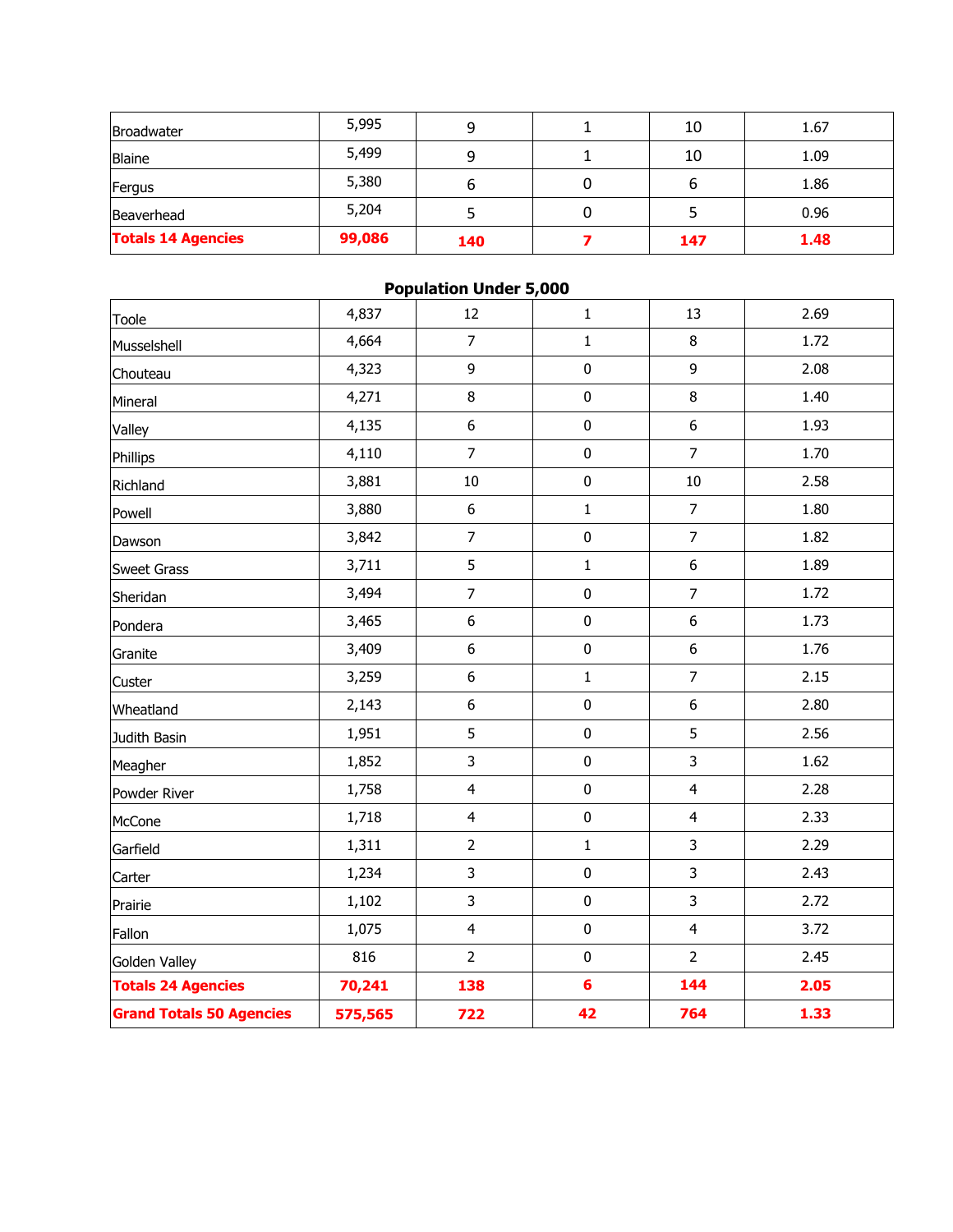| <b>Agency</b>            | <b>Agency</b><br><b>Population</b> | <b>Total Full-time</b><br><b>Male Sworn</b> | <b>Total Full-time</b><br><b>Female Sworn</b> | <b>Total</b><br><b>Fulltime</b><br><b>Sworn</b> | <b>Full-time Sworn</b><br>Officers per 1,000 |
|--------------------------|------------------------------------|---------------------------------------------|-----------------------------------------------|-------------------------------------------------|----------------------------------------------|
|                          |                                    | Population Over 100,000                     |                                               |                                                 |                                              |
| <b>Billings</b>          | 110,397                            | 136                                         | 12                                            | 148                                             | 1.34                                         |
| <b>Totals 1 Agency</b>   | 110,397                            | 136                                         | 12                                            | 148                                             | 1.34                                         |
|                          |                                    | Population 50,000 - 100,000                 |                                               |                                                 |                                              |
| Missoula                 | 74,300                             | 90                                          | 14                                            | 104                                             | 1.40                                         |
| <b>Great Falls</b>       | 58,828                             | 83                                          | 5                                             | 88                                              | 1.50                                         |
| <b>Totals 2 Agencies</b> | 133,128                            | 173                                         | 19                                            | 192                                             | 1.44                                         |
|                          |                                    | Population 25,000 - 49,999                  |                                               |                                                 |                                              |
| Bozeman                  | 48,101                             | 54                                          | $\overline{4}$                                | 58                                              | 1.21                                         |
| Helena                   | 31,898                             | 45                                          | $\overline{7}$                                | 52                                              | 1.63                                         |
| <b>Totals 2 Agencies</b> | 79,999                             | 99                                          | 11                                            | 110                                             | 1.38                                         |
|                          |                                    | Population 10,000 - 24,999                  |                                               |                                                 |                                              |
| Kalispell                | 23,700                             | 36                                          | 5                                             | 41                                              | 1.73                                         |
| <b>Totals 1 Agency</b>   | 23,700                             | 36                                          | 5                                             | 41                                              | 1.73                                         |
|                          |                                    | <b>Population 5,000 - 9,999</b>             |                                               |                                                 |                                              |
| Havre                    | 9,821                              | 17                                          | $\mathbf{1}$                                  | 18                                              | 1.83                                         |
| <b>Miles City</b>        | 8,724                              | 13                                          | $\mathbf{1}$                                  | 14                                              | 2.06                                         |
| Belgrade                 | 8,496                              | 17                                          | $\mathbf{1}$                                  | 18                                              | 1.65                                         |
| Livingston               | 7,801                              | 14                                          | $\mathbf 0$                                   | 14                                              | 2.18                                         |
| Whitefish                | 7,608                              | 16                                          | $\mathbf{1}$                                  | 17                                              | 1.84                                         |
| Laurel                   | 6,800                              | 13                                          | $\mathbf 0$                                   | 13                                              | 1.91                                         |

#### **Police Department FULL-TIME OFFICERS per 1,000**

## **Population Under 5,000**

Sidney 6,490 10 1 11 1.69 Lewistown 5,899 13 0 13 2.20 Glendive 5,456 9 0 9 1.65 Columbia Falls **1** 5,132 8 1 1 9 1.75 **Totals 10 Agencies 72,227 130 6 136 1.88**

| Polson   | 4,928 | 14 | . .<br>ᆚ | 3.04 |
|----------|-------|----|----------|------|
| Hamilton | 4,794 | 13 | 14       | 2.92 |
| Dillon   | 4,281 |    | 10       | 2.34 |